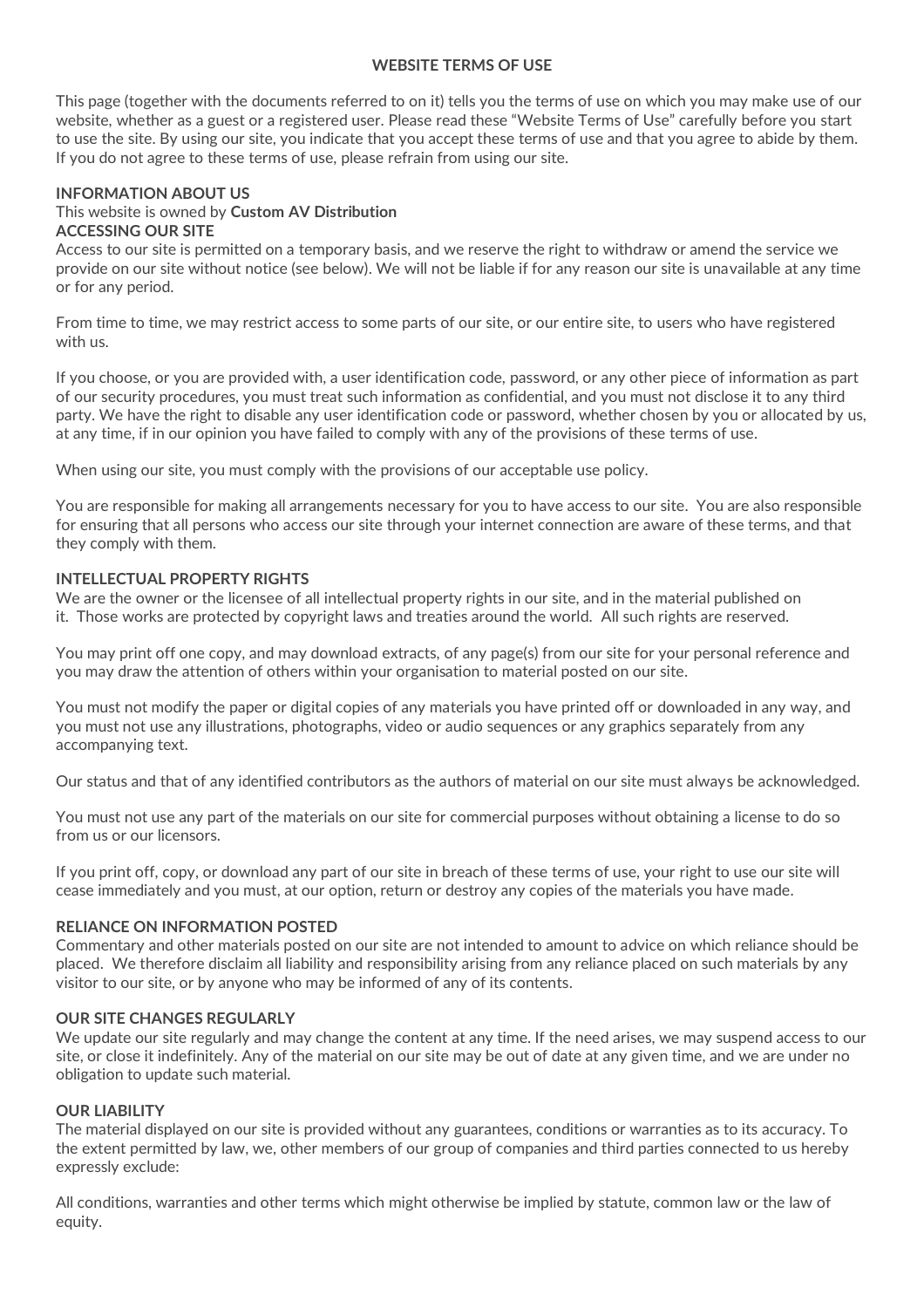Any liability for any direct, indirect, or consequential loss or damage incurred by any user in connection with our site or in connection with the use, inability to use, or results of the use of our site, any websites linked to it and any materials posted on it, including, without limitation any liability for:

- loss of income or revenue.
- loss of business.
- loss of profits or contracts.
- loss of anticipated savings.
- loss of data.
- loss of goodwill.
- wasted management or office time; and

for any other loss or damage of any kind, however arising and whether caused by tort (including negligence), breach of contract or otherwise, even if foreseeable, provided that this condition shall not prevent claims for loss of or damage to your tangible property or any other claims for direct financial loss that are not excluded by any of the categories set out above.

This does not affect our liability for death or personal injury arising from our negligence, nor our liability for fraudulent misrepresentation or misrepresentation as to a fundamental matter, nor any other liability which cannot be excluded or limited under applicable law.

# **INFORMATION ABOUT YOU AND YOUR VISITS TO OUR SITE**

We process information about you in accordance with our Privacy Policy. By using our site, you consent to such processing, and you warrant that all data provided by you is accurate.

## **TRANSACTIONS CONCLUDED THROUGH OUR SITE**

Contracts for the supply of goods or services or information formed through our site or because of visits made by you are governed by our terms and conditions of supply.

#### **VIRUSES, HACKING AND OTHER OFFENCES**

You must not misuse our site by knowingly introducing viruses, trojans, worms, logic bombs or other material which is malicious or technologically harmful. You must not attempt to gain unauthorised access to our site, the server on which our site is stored, or any server, computer or database connected to our site. You must not attack our site via a denialof-service attack or a distributed denial-of service attack.

By breaching this provision, you would commit a criminal offence under the Computer Misuse Act 1990. We will report any such breach to the relevant law enforcement authorities, and we will co-operate with those authorities by disclosing your identity to them. In the event of such a breach, your right to use our site will cease immediately.

We will not be liable for any loss or damage caused by a distributed denial-of-service attack, viruses or other technologically harmful material that may infect your computer equipment, computer programs, data or other proprietary material due to your use of our site or to your downloading of any material posted on it, or on any website linked to it.

#### **LINKING TO OUR SITE**

You may link to our home page, provided you do so in a way that is fair and legal and does not damage our reputation or take advantage of it, but you must not establish a link in such a way as to suggest any form of association, approval or endorsement on our part where none exists.

You must not establish a link from any website that is not owned by you.

Our site must not be framed on any other site, nor may you create a link to any part of our site other than the home page. We reserve the right to withdraw linking permission without notice. The website from which you are linking must comply in all respects with the content standards set out in our acceptable use policy.

If you wish to make any use of material on our site other than that set out above, please email your request using our usual contact methods.

#### **LINKS FROM OUR SITE**

Where our site contains links to other sites and resources provided by third parties, these links are provided for your information only. We have no control over the contents of those sites or resources and accept no responsibility for them or for any loss or damage that may arise from your use of them.

#### **JURISDICTION AND APPLICABLE LAW**